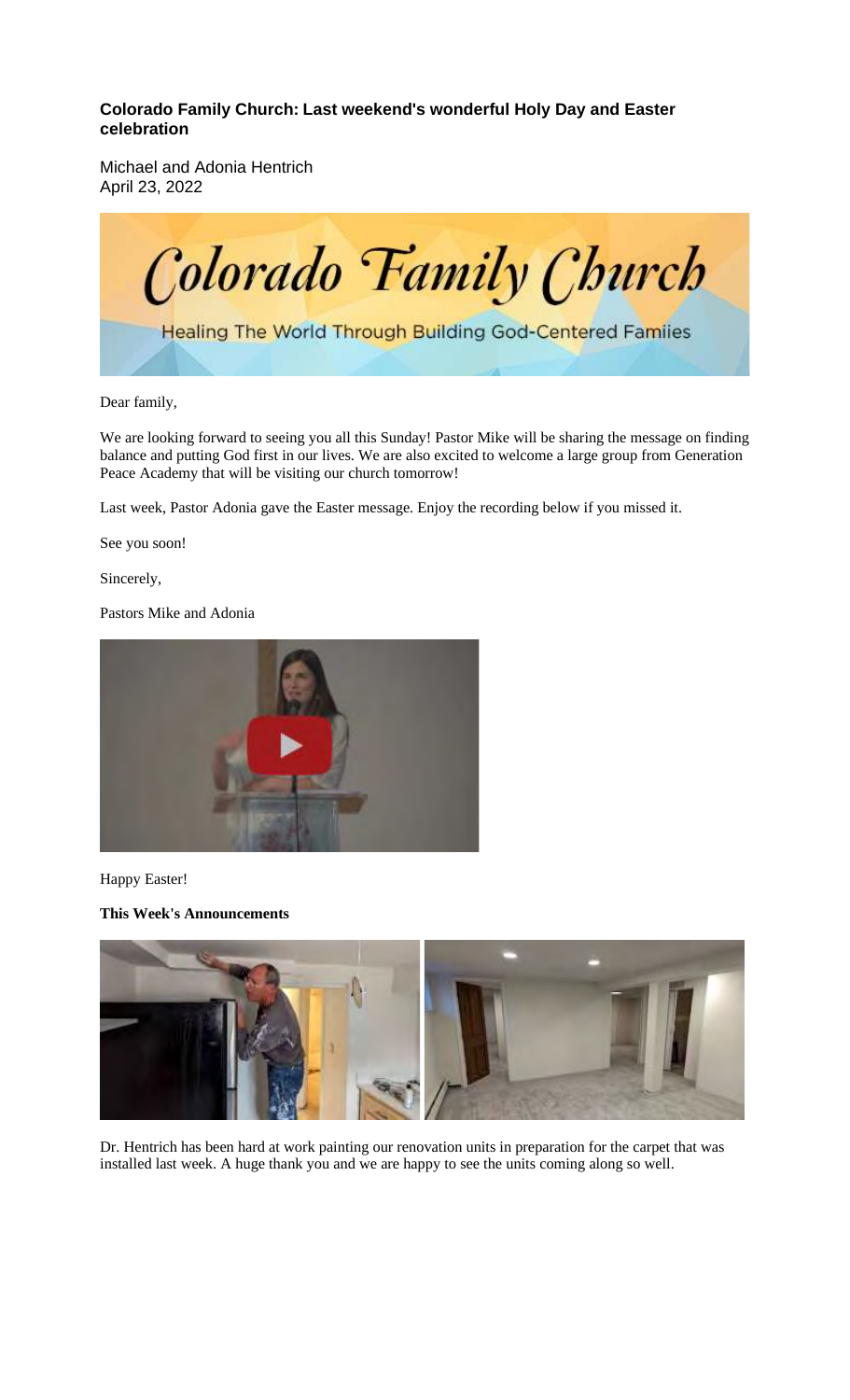













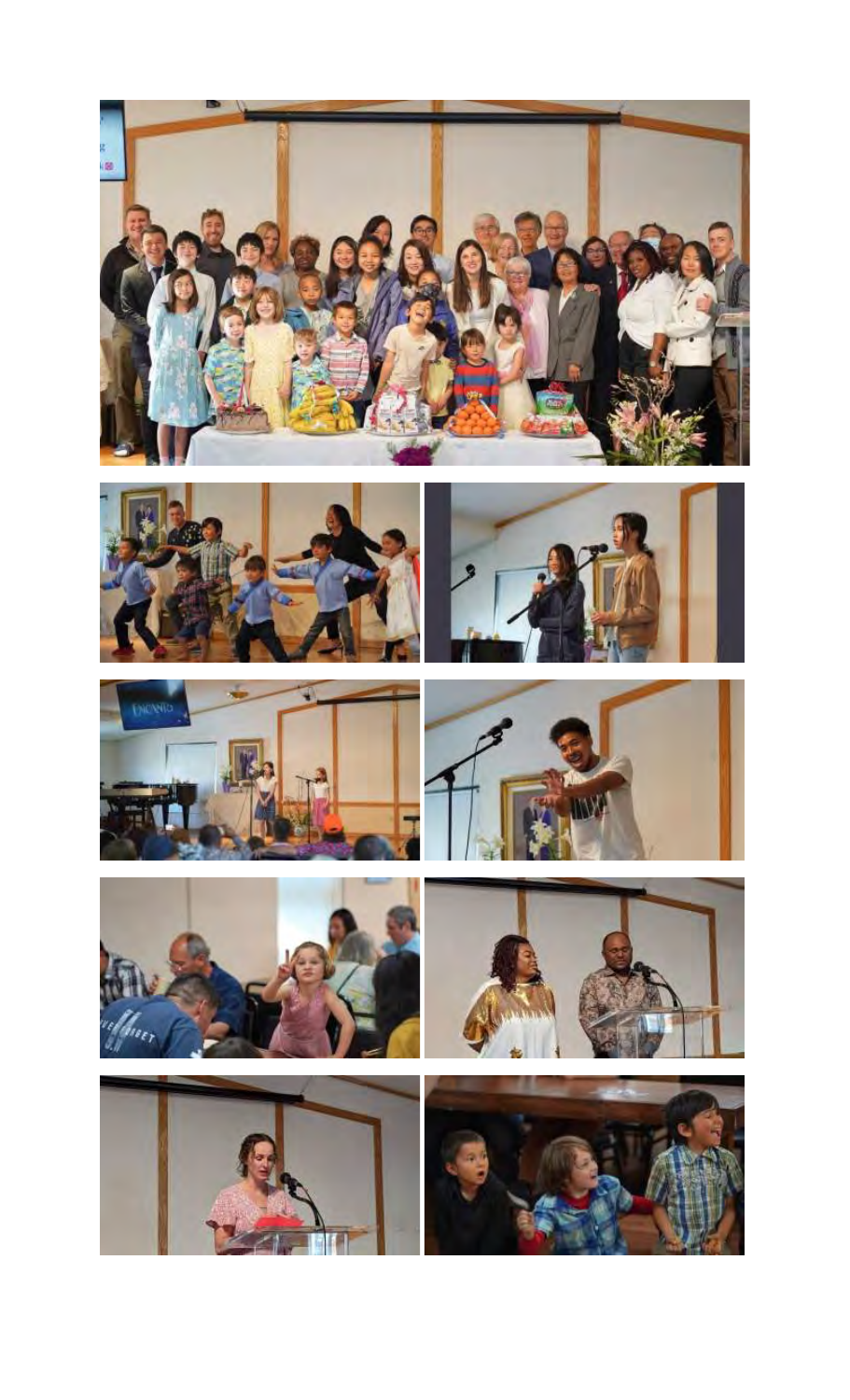



Last weekend, we had a wonderful Holy Day and Easter celebration. We are especially thankful to everyone that volunteered to organize activities, cook, and clean! We couldn't have done it without you.

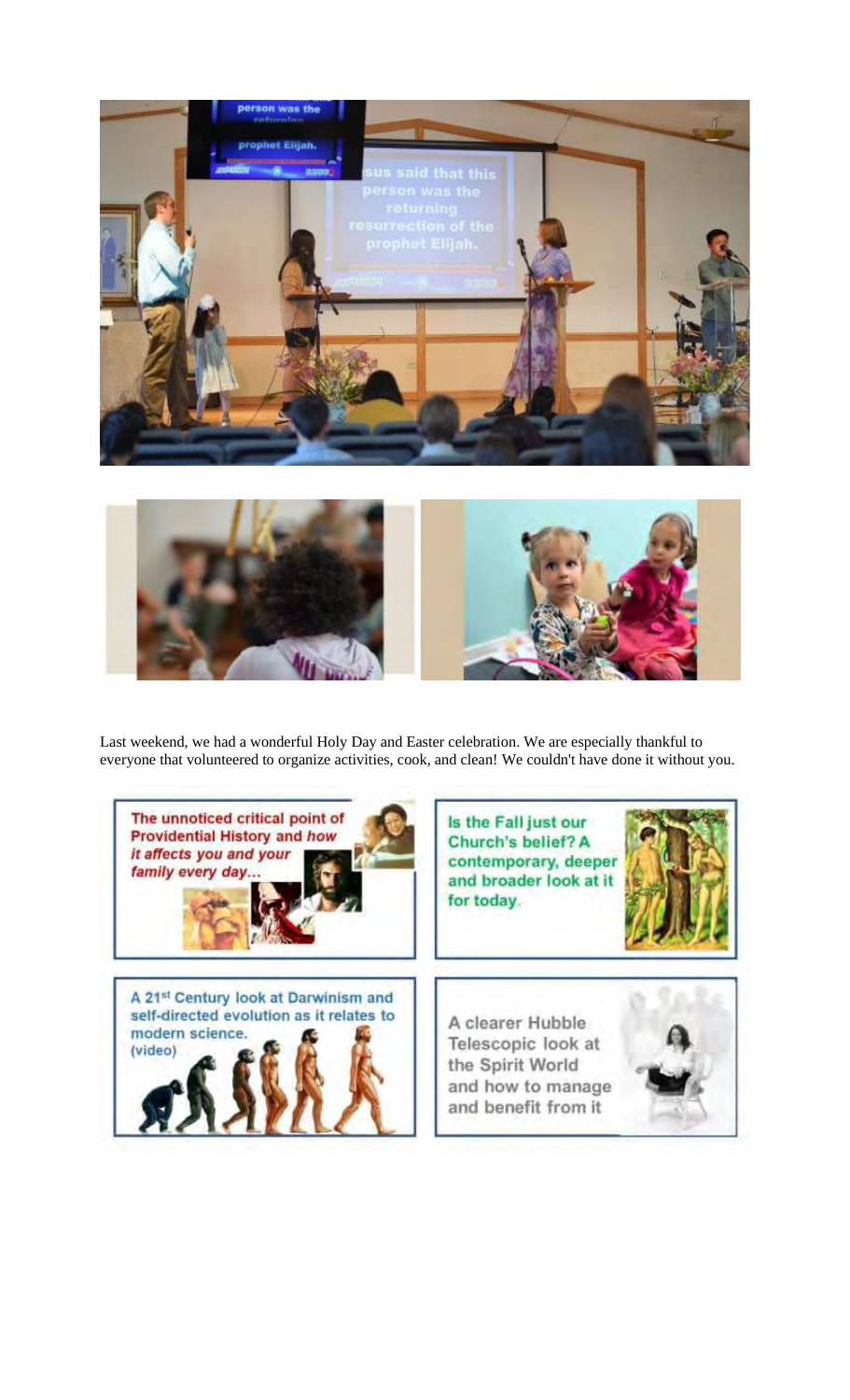

Critical points most lecturers and even the Exposition book didn't bring out, and how they affect me and my family every day... That's what Dr. Hentrich will share in the first of 4 talks after Sunday lunch here in the Sanctuary. He will present one topic each month, starting on May 8th. The four topics will be:

The unnoticed critical point of Providential History and how it affects you and your family every day

A 21st Century look at Darwinism and self-directed evolution as it relates to modern science. (new video)

Is the Fall just our Church's belief? A contemporary, deeper and broader look at it for today.

A clearer Hubble Telescopic look at the Spirit World and how to manage and benefit from it

You won't hear these presentations anywhere else. Don't miss this. Move the Principle off the page and into your life.



We are receiving a special visit from regional president Dr. Yong and national president Naokimi on Sunday, May 1. At this time, we are expecting Dr. Yong to give the Sunday message and that he would like to meet with ministry leaders for breakfast before service. President Naokimi would also like to have lunch together with young professionals.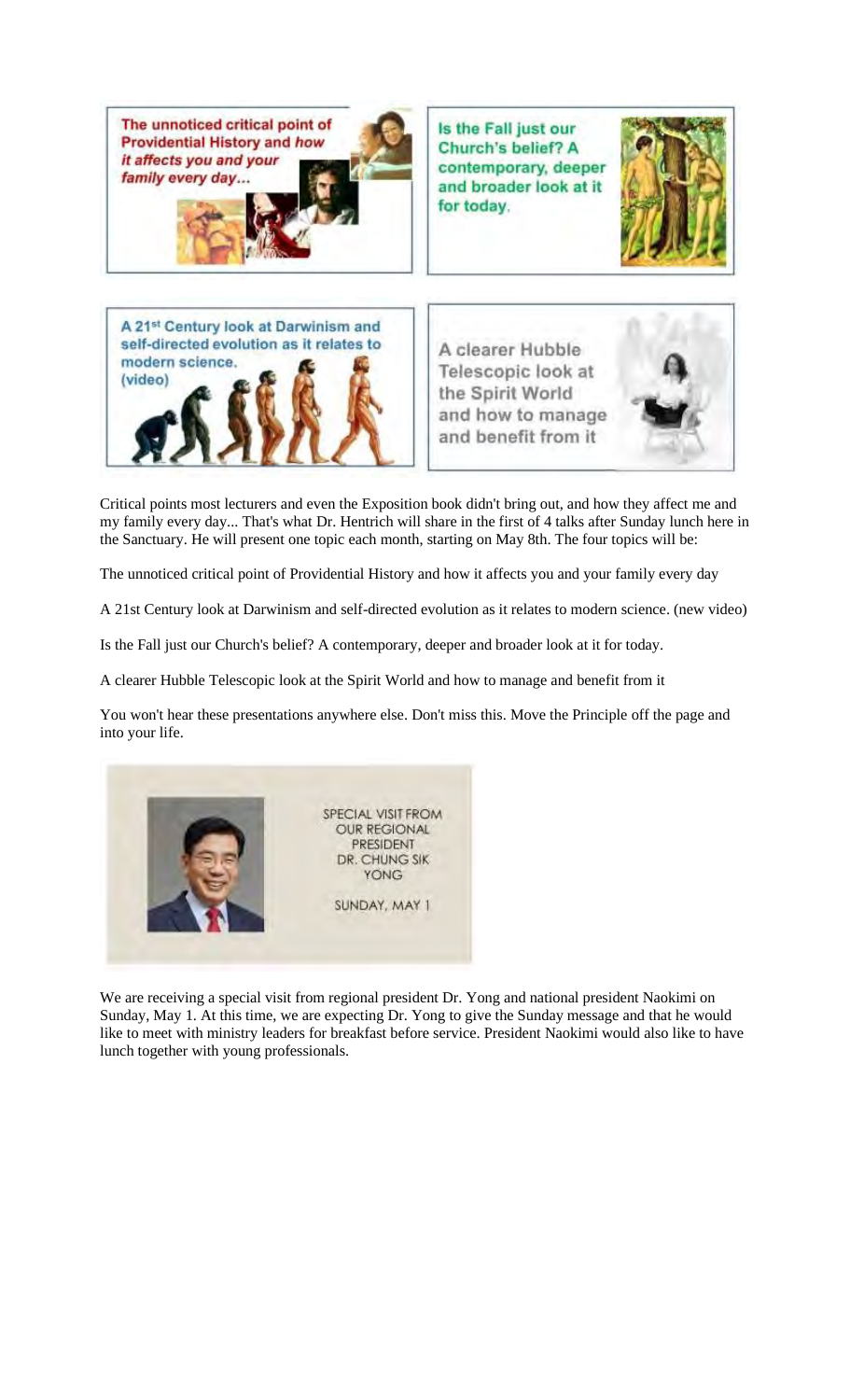

The Center for Leadership and Character Education will convene their next zoom meeting workshop on relationship skills and the Blessing of Marriage with testimonials from older second generation Unificationist couples and individuals.

The workshop will be on Saturday, April 30th from 10:00 am to 12:00 noon and is for Unificationists aged 16 to 35 years of age.

Register in advance.



The 7th Annual Spring Refresh is coming up soon on Saturday, May 21, starting at 9am. Please set that day aside to have fun, eat good food, and work hard on projects around the church. We are looking for a couple volunteers who can help with the food preparation and BBQ. We wanted to also let you know that we plan to do the clothing swap again. Please bring any clothing items you wish to donate for the swap. You can put them in the office.